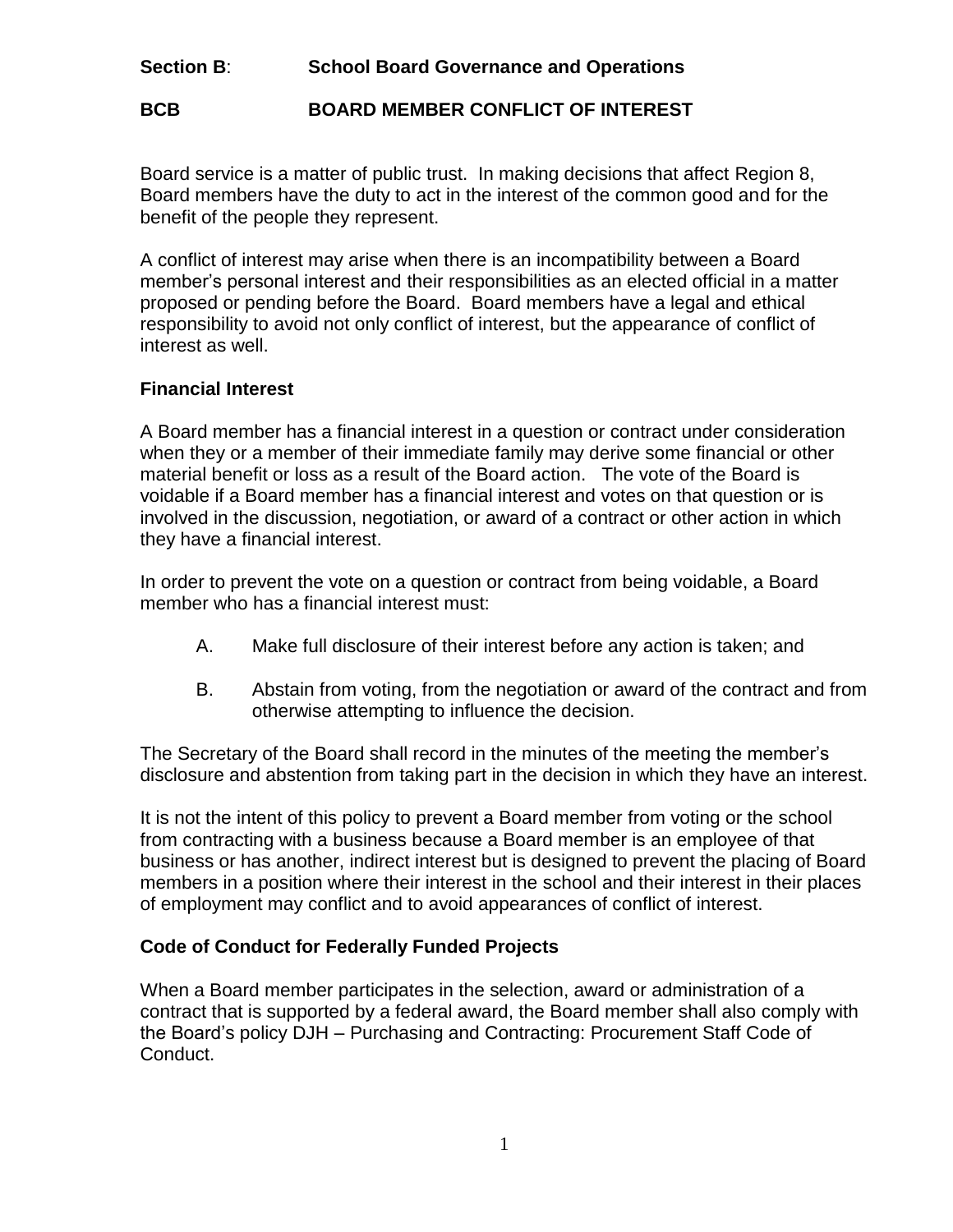## **Appearance of Conflict of Interest**

A Board member should do nothing to give the impression that their position or vote on an issue is influenced by anything other than a fair consideration of all sides of a question.

Board members shall attempt to avoid the appearance of conflict of interest by disclosure and/or by abstention.

## **Appointment to Office and Other Employment**

A Board member may not, during the time the member serves on the Board and for one year after the member ceases to serve on the Board, be appointed to any civil office of profit or employment position which has been created or the compensation of which has been increased by action of the Board during the time the member served on the Board.

## **Employment**

A member of the Board or spouse of a member may not be an employee in a public school within the jurisdiction of the Board to which the member is elected or in a contract high school or academy located within a supervisory union in which the member is a representative on the union committee.

## **Board Members as Volunteers**

A member of the Board, or spouse of a member, may not serve as a volunteer when that volunteer has primary responsibility for a curricular, co-curricular or extracurricular program or activity and reports directly to the Director/designee or other school administrator in a public school within the jurisdiction of the Board to which the member is elected, or in a contract high school or academy located within a supervisory union in which the member is a representative on the school committee.

Volunteer activities of a member of the Board or member's spouse other than in roles that are prohibited by this section may be prescribed by policies developed and approved by the Board.

Volunteer activities of a member of the Board or member's spouse other than in roles that are prohibited by this section may be prescribed by policies developed and approved by the Board.

#### **Definitions**

For the purposes of this policy, the following statutory definitions apply:

- A. "Employee" means a person who receives monetary payment or benefits, no matter the amount paid or hours worked, for personal services performed for a school administrative unit.
- B. "Stipend employee" means a person who receives limited monetary payment of benefits, through a series of payments or in a lump sum, for